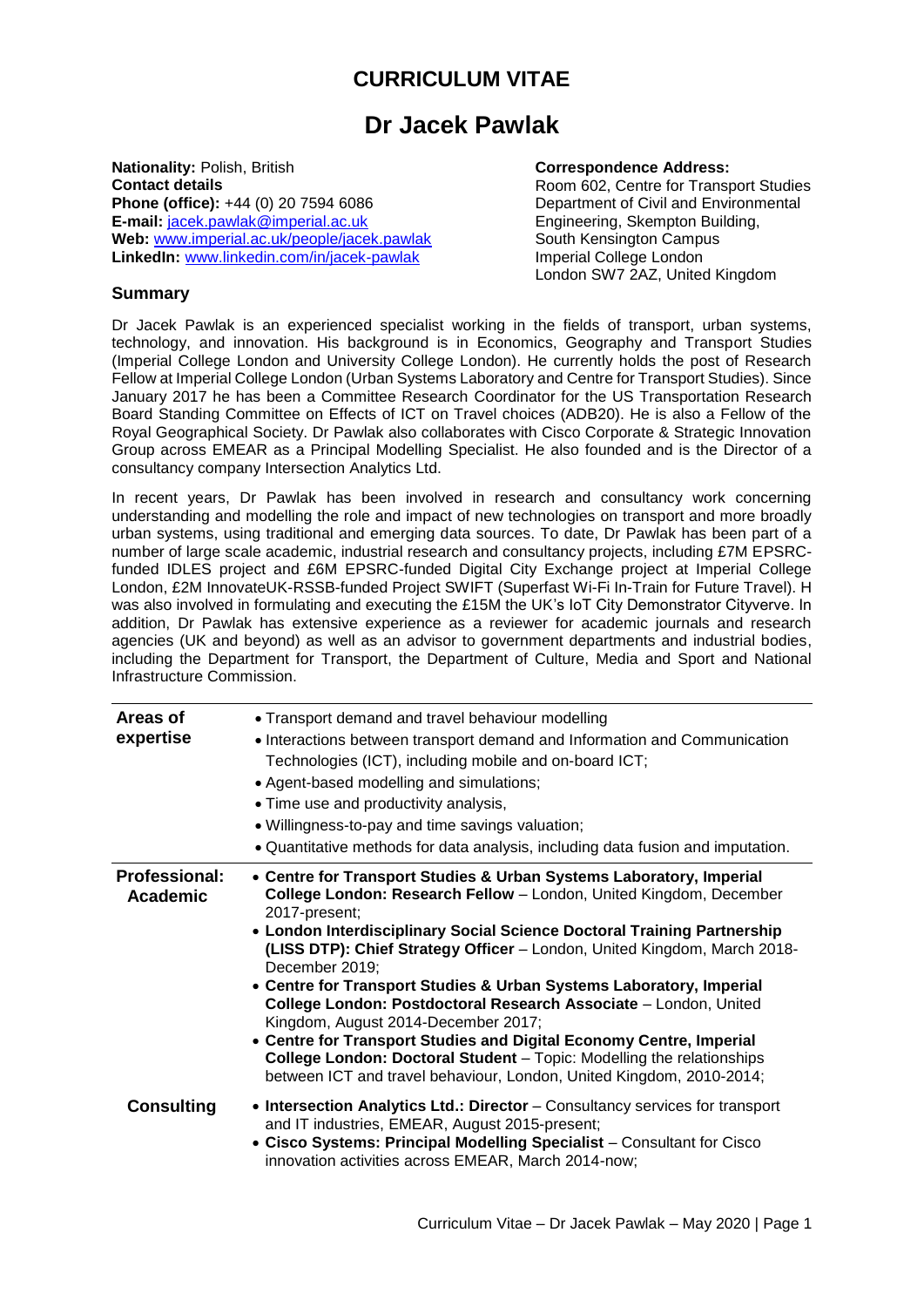|                                  | • Rail Safety and Standards Board (RSSB) - External advisory board member<br>for project T1204 Economic benefits of having a rail connected corridor -<br>London, United Kingdom, March 2020-now;<br>• Highways England Expressways Design Vision - Smart Roads Advisory<br>Panel: Member - London, United Kingdom, June 2017-September 2018;<br>• Imperial College Consultants & SYSTRA Ltd: Consultant - Review of the<br>Value of Time study for the UK Department for Transport, London, United<br>Kingdom, 2015.                                                                                            |
|----------------------------------|------------------------------------------------------------------------------------------------------------------------------------------------------------------------------------------------------------------------------------------------------------------------------------------------------------------------------------------------------------------------------------------------------------------------------------------------------------------------------------------------------------------------------------------------------------------------------------------------------------------|
| <b>Other</b>                     | • London Interdisciplinary Social Science Doctoral Training Partnership<br>(LISS DTP): Chief Strategy Officer - London, United Kingdom, March 2018-<br>December 2019;<br>• Department of Civil and Environmental Engineering, Imperial College                                                                                                                                                                                                                                                                                                                                                                   |
|                                  | London: PhD Student Representative (Transport) – elected by the PhD<br>students for 2012/2013 academic year, London, United Kingdom, 2012-2013;<br>• University College London: First Year Students' Mentor - Student<br>Transition Programme, London, United Kingdom, 2007-2009.                                                                                                                                                                                                                                                                                                                                |
| <b>Education</b>                 | • Centre for Transport Studies and Digital Economy Centre, Imperial<br>College London - PhD, Thesis: Modelling the relationships between ICT and<br>travel behaviour, London, United Kingdom, 2010-2014;<br>• Imperial College London, University College London - MSc, DIC,<br>Intercollegiate MSc in Transport, London, United Kingdom, 2009-2010;<br>• University College London - BSc(Econ) Economics and Geography, 1st<br>Class Honours, London, United Kingdom, 2006-2009;<br>• International Baccalaureate Diploma, IB School No.1002 - Diploma<br>awarded with 42/45 points, Poznań, Poland, 2003-2006. |
| <b>Scholarships</b>              | • PhD studentship from the UK Engineering and Physical Science<br>Research Council (EPSRC) - Centre for Transport Studies and Digital<br>Economy Centre, Imperial College London, London, United Kingdom, 2010-<br>2014;<br>• The Prime Minister's Scholarship for the Best High School Students -<br>awarded for the school year 2005/2006, Poznań, Poland, 2005-2006.                                                                                                                                                                                                                                          |
| <b>Memberships</b>               | • Transportation Research Board of the National Academies (USA)<br>Standing Committee of Impact of ICT on Travel Choices (AEP35):<br>Committee Research Coordinator & Member - 2017-present;<br>• NECTAR: Network on European Communications and Transport<br>Activities Research - 2016-present;<br>• Royal Geographical Society (with the Institute of British Geographers):<br>Fellow - 2012-present;<br>• International Association for Travel Behaviour Research: Member -<br>2012-present;<br>• Transport Modellers Forum: Member - 2012-present.                                                          |
| <b>Prizes and</b><br>nominations | • President's Awards for Excellence in Education: Assistant Supervisor:<br>Nominated by the Civil & Environmental Engineering Department - Imperial<br>College London, United Kingdom, 2019.<br>• Student Academic Choice Award (SACA): Nominated for the Best Tutor<br>Award - Imperial College Students Union, London, United Kingdom, 2015;<br>. The Smeed Prize Runner-Up for the Best Student Paper - UK Universities'<br>Transport Study Group (UTSG), 46th UTSG Conference, January 2014,<br>Newcastle, United Kingdom.                                                                                   |
| Peer reviewer                    | • Journal:<br>$\circ$ Cities<br>o Transportation Research Part A: Policy and Practice<br>o Transportation Research Part B: Methodological<br>o Transportation Research Part C: Emerging Technologies                                                                                                                                                                                                                                                                                                                                                                                                             |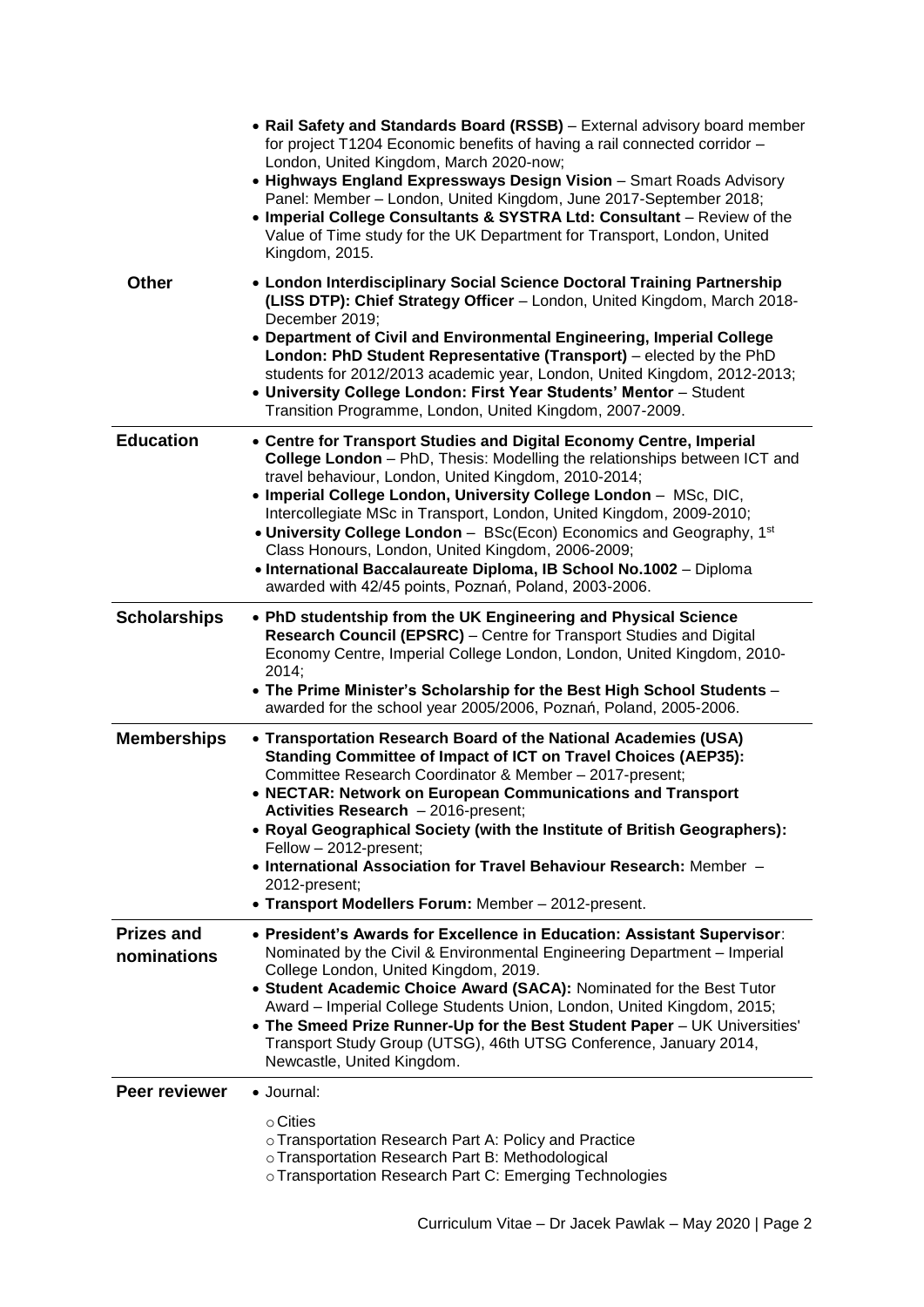|                                   | ○ Transportation Research Part E: Logistics and Transportation Review<br>o Transportmetrica A: Transport Science<br>o Journal of Transport Geography<br>o Transportation<br>o Transportation Research Record<br>o Travel Behaviour and Society<br>o International Journal of Urban Sciences<br>oInternational Journal of Entrepreneurship and Innovation Management<br>o European Journal of Transport and Infrastructure Research                                                                                                                                                                                                                                                                                                                                                                                                                                                                                                                                                                                                                                                                                                                  |
|-----------------------------------|-----------------------------------------------------------------------------------------------------------------------------------------------------------------------------------------------------------------------------------------------------------------------------------------------------------------------------------------------------------------------------------------------------------------------------------------------------------------------------------------------------------------------------------------------------------------------------------------------------------------------------------------------------------------------------------------------------------------------------------------------------------------------------------------------------------------------------------------------------------------------------------------------------------------------------------------------------------------------------------------------------------------------------------------------------------------------------------------------------------------------------------------------------|
|                                   | • Conferences:                                                                                                                                                                                                                                                                                                                                                                                                                                                                                                                                                                                                                                                                                                                                                                                                                                                                                                                                                                                                                                                                                                                                      |
|                                   | o The Annual Meeting of the Transportation Research Board Part (TRB)<br>o International Association for Travel Behaviour Research (IATBR) Conference<br>o World Conference of Transport Research Society (WCTRS) Conference<br>o International Choice Modelling Conference (ICMC)<br>o Royal Geographical Society with Institute of British Geographers Annual<br><b>International Conference</b>                                                                                                                                                                                                                                                                                                                                                                                                                                                                                                                                                                                                                                                                                                                                                   |
| <b>Invited</b><br>presentations   | • 'A microeconomic framework for integrated modelling of emerging<br>activity-travel behaviour patterns and energy consumption' - invited<br>seminar given at the Energy Futures Lab, Imperial College London, London,<br>10 October 2019. (See the associated blog post).<br>• 'From the Quantity to Be Minimised to a Valuable Resource: Modelling<br>Travel Time Use Choices and Their Implications in the Era of Mobile ICT<br>and Digital Activities' - invited seminar given at the Choice Modelling Centre,<br>University of Leeds, Leeds, 26 April 2018.<br>• 'IoT Technologies for Healthy Cities' - invited presentation given to the<br>conference Healthy Urban Futures, Barcelona, 05 October 2017.<br>. 'Information and Communications Technologies and Travel Behaviour:<br>30 Years of an Uneasy Relationship' - invited presentation given to the<br>Transport Statistics User Group (TSUG), 18 May 2016.<br>. 'Wireless Communications on Trains: Opportunities and Challenges of<br>Today and Tomorrow' - keynote presentation at 'Gigabit Train' workshop<br>organised by techUK, UK's IT industry association, 21 March 2016. |
| <b>Teaching</b>                   | • Transport Demand and its Modelling (CIVE 97120) - Graduate (MSc) in<br>Transport Programme, course co-conveyor, Imperial College London, London<br>United Kingdom;<br>• MSc Dissertation Supervision - Graduate (MSc) in Transport Programme,<br>dissertation (Special Project) co-supervision, Imperial College London, London<br>United Kingdom.                                                                                                                                                                                                                                                                                                                                                                                                                                                                                                                                                                                                                                                                                                                                                                                                |
| <b>PhD student</b><br>supervision | • Heather Hou, October 2018-present. Topic: A Novel Approach to Optimising<br>HVAC Operations Based on Human Indoor Behaviour Prediction. Funding:<br>China Scholarship Council. Jointly with Dr Aruna Sivakumar;<br>• Alessandra Abeille, October 2017-present. Topic: An interdisciplinary<br>framework for disaggregate assessment of productivity and well-being impacts<br>of digital technologies on knowledge workers in non-traditional settings.<br>Funding: London Interdisciplinary Social Science Doctoral Training Partnership<br>& Economic and Social Research Council. Jointly with Dr Aruna Sivakumar.<br>• Yuanying Zhao October 2016-present. Topic: Inverse Discrete Choice Models<br>(IDCM): A novel approach to enriching geotagged big data. Jointly with Dr<br>Aruna Sivakumar.                                                                                                                                                                                                                                                                                                                                             |
| <b>Publications:</b>              |                                                                                                                                                                                                                                                                                                                                                                                                                                                                                                                                                                                                                                                                                                                                                                                                                                                                                                                                                                                                                                                                                                                                                     |
| Journal                           | (J9) Pawlak, J., G. Circella, H.S. Mahmassani, P.L. Mokhtarian (2020)<br>'Information and Communication Technologies (ICT), Activity Decisions,<br>and Travel Choices: 20 years into the Second Millennium and where do                                                                                                                                                                                                                                                                                                                                                                                                                                                                                                                                                                                                                                                                                                                                                                                                                                                                                                                             |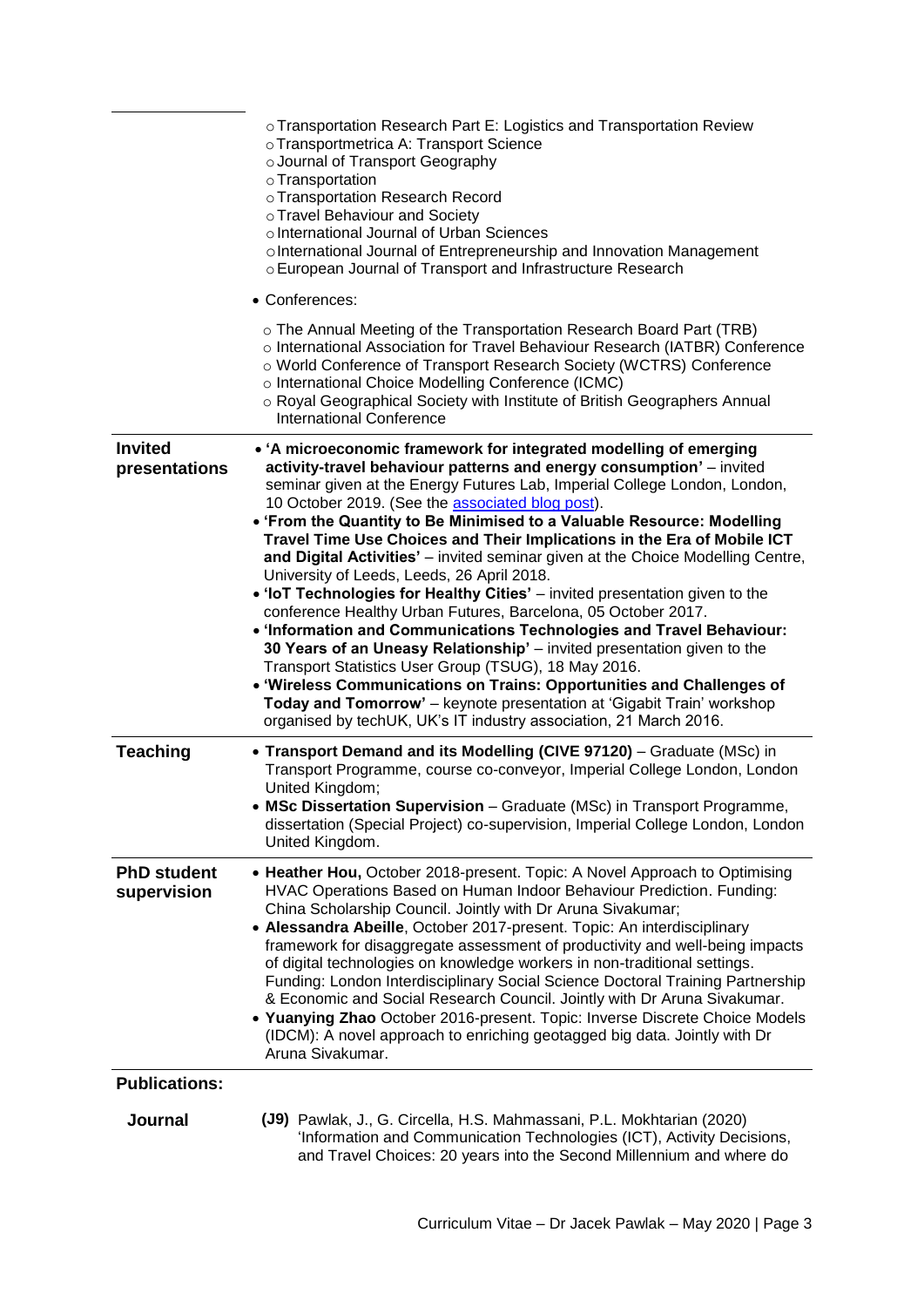we go next?'. *TRB: Planning and Environment Centennial Papers* [http://onlinepubs.trb.org/onlinepubs/centennial/papers/ADB20-Final.pdf.](http://onlinepubs.trb.org/onlinepubs/centennial/papers/ADB20-Final.pdf)

- **(J8)** Pawlak, J., A.F. Imani and A. Sivakumar (2020) 'A microeconomic framework for integrated agent-based modelling of activity-travel patterns and energy consumption'. *Procedia Computer Science*, Vol.170, pp.785- 790, [https://doi.org/10.1016/j.procs.2020.03.155.](https://doi.org/10.1016/j.procs.2020.03.155)
- **(J7)** Pawlak, J. (2020) 'Travel-based multitasking: review of the role of digital activities and connectivity'. *Transport Reviews: A Transnational Transdisciplinary Journal*, [https://doi.org/10.1080/01441647.2020.1728418.](https://doi.org/10.1080/01441647.2020.1728418)
- **(J6)** Psyllou, E., J. Pawlak (2019) 'Congestion, safety, economic and environmental challenges of vehicle automation in transport system. Comments on "Driverless cars will make passenger rails obsolete"'. *IEEE Technologies and Society Magazine*, Vol. 38(2), pp. 28-35. [https://doi.org/10.1109/MTS.2019.2913068.](https://doi.org/10.1109/MTS.2019.2913068)
- **(J5)** Zhao, Y., J. Pawlak and J.W. Polak (2018) 'Inverse discrete choice modelling (IDCM): Theoretical and practical considerations for imputing respondent attributes from the patterns of observed choices'. *Transportation Planning and Technology*, Vol. 41, pp. 58-79. [http://dx.doi.org/10.1080/03081060.2018.1402745.](http://dx.doi.org/10.1080/03081060.2018.1402745)
- **(J4)** Pawlak, J., J.W. Polak and A. Sivakumar (2017) 'A framework for joint modelling of activity choice, duration, and productivity while travelling'. *Transportation Research Part B: Methodological*, Vol. 106, pp. 153-172. [https://doi.org/10.1016/j.trb.2017.10.010.](https://doi.org/10.1016/j.trb.2017.10.010)
- **(J3)** Mikołajczak, P., J. Pawlak (2017) 'Factors affecting outcomes of EUsupported investments in innovation among SMEs in the Greater Poland (Wielkopolska) region, Poland'. *Journal of Research in Marketing and Entrepreneurship*, Vol. 19(2), pp. 140-160. [https://doi.org/10.1108/JRME-](https://doi.org/10.1108/JRME-04-2017-0011)[04-2017-0011.](https://doi.org/10.1108/JRME-04-2017-0011)
- **(J2)** Bris, M., J. Pawlak and J.W. Polak (2017) 'How is ICT use linked to household transport expenditure? A cross-national macro analysis of home broadband access in 33 countries using instrumental variables'. *Journal of Transport Geography.*, Vol. 60, pp. 231-242, [https://dx.doi.org/10.1016/j.jtrangeo.2017.03.012.](https://dx.doi.org/10.1016/j.jtrangeo.2017.03.012)
- **(J1)** Pawlak, J., J.W. Polak and A. Sivakumar (2015) 'Towards a microeconomic framework for modelling the joint choice of activity–travel behaviour and ICT use'. *Transportation Research Part A: Policy and Practice*, Vol. 76, pp. 92-112, [http://dx.doi.org/10.1016/j.tra.2014.10.013.](http://dx.doi.org/10.1016/j.tra.2014.10.013)
- **(B1)** Pawlak, J., J.W. Polak and A. Sivakumar (2014) 'Digital Behaviour and Physical Mobility: A Cross-National Analysis'. In Roorda, M. and E. Miller (eds) *Travel Behaviour Research: Current Foundations, Future Prospects*. Toronto: International Association for Travel Behaviour Research.
- **Reports (R2)** Le Masurier, P., J.W. Polak, J. Pawlak, M. Fosgerau, K. Hjorth (2015) 'Value of Travel Time Savings: Peer Review and Audit'. Reported prepared for the Department for Transport, UK, [https://www.gov.uk/government/publications/values-of-travel-time](https://www.gov.uk/government/publications/values-of-travel-time-savings-and-reliability-peer-review-and-audit)[savings-and-reliability-peer-review-and-audit.](https://www.gov.uk/government/publications/values-of-travel-time-savings-and-reliability-peer-review-and-audit)
	- **(R1)** Pawlak, J., S. Le Vine, J.W Polak, A. Sivakumar, and J. Kopp (2015) 'ICT and Physical Mobility: State of knowledge and Future Outlook'. Munich: Institute for Mobility Research (ifmo), [http://www.ifmo.de/publications.html?t=43.](http://www.ifmo.de/publications.html?t=43)

**Book chapters**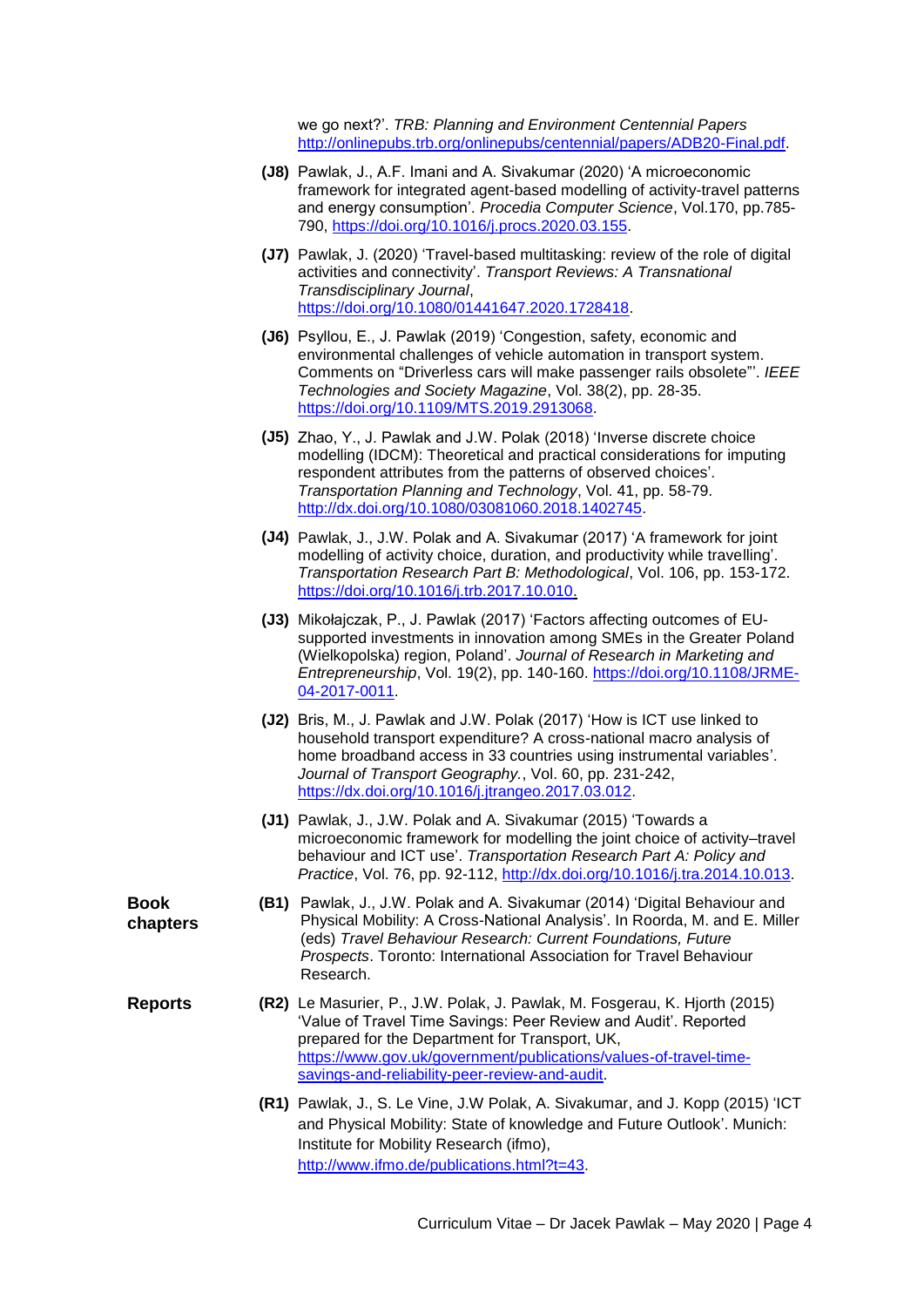- **Book reviews (V1)** Pawlak, J. (2016) 'ICT for Transport: Opportunities and Threats'. Edited by Thomopoulos, N., M. Givoni, and P. Rietveld. Reviewed in Journal of Transport Geography, Vol. 55, pp.191-192, [http://dx.doi.org/10.1016/j.jtrangeo.2016.08.006.](http://dx.doi.org/10.1016/j.jtrangeo.2016.08.006)
- **Conferences (C30)** Zhao, Y., J. Pawlak and A. Sivakumar (2020) 'Exploring the link between spatial aggregation of Mobile Network Data and the quality of sociodemographic enrichment using the Inverse Discrete Choice Modelling approach'. 12<sup>th</sup> International Conference on Transport Survey Methods, 31 May – 5 June, Praia de Porto Novo, Portugal.
	- **(C29)** Hou, H., J. Pawlak, A. Sivakumar and B. Howard (2020) 'An urbansystem level framework for building occupancy and electricity consumption modelling and simulation'. Building Simulation and Optimization, 9-10 September, Loughborough, United Kingdom.
	- **(C28)** Pawlak, J., A.F. Imani and A. Sivakumar (2020) 'A microeconomic framework for integrated agent-based modelling of activity-travel patterns and energy consumption'. 9th International Workshop on Agent-based Mobility, Traffic and Transportation Models, Methodologies and Applications (ABMTRANS), 6-9 April, Warsaw, Poland.
	- **(C27)** Abeille, A., J. Pawlak and A. Sivakumar (2019) 'Exploring the meaning and drivers of personal productivity of knowledge workers in mobile settings'. 8th Symposium of the European Association for Research in Transportation (hEART), 4-6 September, Budapest, Hungary.
	- **(C26)** Abeille, A., J. Pawlak and A. Sivakumar (2019) 'Exploring the internal and external drivers of knowledge workers' productivity in mobile settings'. International Association for Research in Economic Psychology & Society for the Advancement of Behavioral Economics (IAREP/SABE), 1-4 September, Dublin, Ireland.
	- **(C25)** Zhao, Y., J. Pawlak and J.W. Polak (2019) 'Sociodemographic Enrichment of Anonymised Mobile Network Data: Application of the Inverse Discrete Choice Modelling Theory'. 6th International Choice Modelling Conference, 19-21 August, Kobe, Japan.
	- **(C24)** Zhao, Y., J. Pawlak and J.W. Polak (2019) 'Enrichment of transport big data: exploring performance of the inverse discrete choice modelling approach using Monte Carlo simulation'. 98th Annual Meeting of Transportation Research Board, 13-17<sup>th</sup> January, Washington D.C., USA.
	- **(C23)** Zhao, Y., J. Pawlak and J.W. Polak (2018) 'Enrichment of transport big data: exploring performance of the inverse discrete choice modelling approach using Monte Carlo simulation'. 7th Symposium of the European Association for Research in Transportation (hEART), 5-7 September, Athens, Greece.
	- **(C22)** Abeille, A., J. Pawlak, J.W. Polak and N. Chrissos (2018) 'The genome of an occupation: A task-based approach to modelling travel behaviour and work in mobile settings'. 15th International Conference on Travel Behavior Research (IATBR), 10-15 July, Santa Barbara, CA, USA.
	- **(C21)** Pawlak, J., A. Abeille, J.W. Polak, N. Chrissos and Mark O'Mailley (2018) '300 Mbps+ connectivity on train: pre- and post- assessment of travel time use, productivity and ridership implications from a trial implementation in Scotland'. 15th International Conference on Travel Behavior Research (IATBR), 10-15 July, Santa Barbara, CA, USA.
	- **(C20)** Pawlak, J. and J.W. Polak (2018) 'Actions speak louder than words: Modelling the relationship between rail passenger satisfaction and productivity and the intended and actual Internet use while travelling'. Modelling Conference, 13-15 June, Cracow, Poland.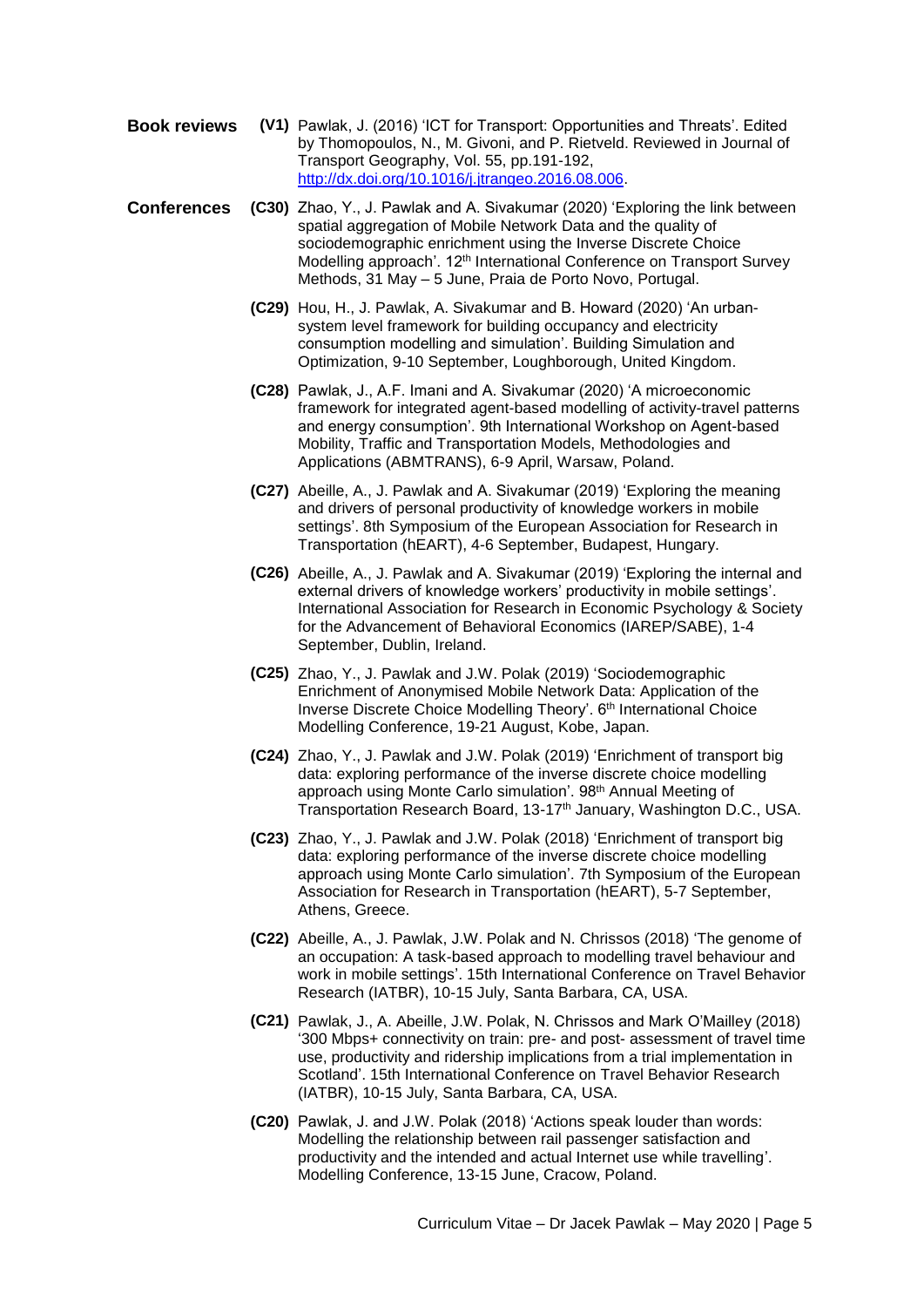- **(C19)** Abeille, A., J. Pawlak, J.W. Polak and N. Chrissos (2018) 'A framework for modelling the role of tasks associated with occupations in determining the propensity to and productivity of work in mobile settings'. 50<sup>th</sup> Universities' Transport Study Group Conference, 3-5 January, London, United Kingdom.
- **(C18)** Zhao, Y., J. Pawlak and J.W. Polak (2017) 'Privacy-preserving socioeconomic attribute enrichment for mapping of passively-derived OD matrices'. Royal Geographical Society with Institute of British Geographers Annual International Conference, 29 August-1 September, London, United Kingdom.
- **(C17)** Zhao, Y., J. Pawlak and J.W. Polak (2017) 'Inverse Discrete Choice Models (IDCM): Theoretical and Practical Considerations for Imputing Respondent Attributes from the Patterns of Observed Choices'. 49<sup>th</sup> Universities' Transport Study Group Conference, 4-7 January, Dublin, Ireland.
- **(C16)** Pawlak, J., J.W. Polak, and A. Sivakumar, (2017) 'A framework for joint modelling of travel time use and its productivity'. 96<sup>th</sup> Annual Meeting of Transportation Research Board, 8-12 January, Washington D.C., USA.
- **(C15)** Pawlak, J. and J.W. Polak (2016) 'Reconstructing patterns of travel time use and productivity from Wi-Fi analysis'. 2<sup>nd</sup> International Workshop on Automated Data Collection Systems (Transit Data), 8-9 August, Boston, MA, USA.
- **(C14)** Bris, M., J. Pawlak, and J.W. Polak (2016) 'How is ICT use linked to household transport expenditure? A cross-national macro analysis of 33 countries using instrumental variables'. 14<sup>th</sup> World Conference on Transport Research (WCTR), 10-15 July, Shanghai, China.
- **(C13)** Pawlak, J., G. Circella, J.W. Polak, P.L. Mokhtarian, and A. Sivakumar, (2016) 'Is there anything exceptional about ICT use while travelling? A time allocation framework for and empirical insights into multitasking patterns and well-being implications from the Canadian General Social Survey'. 95th Annual Meeting of Transportation Research Board, 10-14 January, Washington D.C., USA.
- **(C12)** Pawlak, J., J.W. Polak, and A. Sivakumar, (2015) 'Investigating Conditions for Robust Fusion of ICT and Travel behaviour Datasets'. International Association for Travel Behaviour Research Conference, 19- 23 July, Windsor, United Kingdom.
- **(C11)** Pawlak, J., A. Zolfaghari, and J.W. Polak (2015) 'Imputing Socioeconomic Attributes for Movement Data by analysing Patterns of Visited Places and Google Places Database: Bridging between Big Data and Behavioural Analysis'. 4<sup>th</sup> International Choice Modelling Conference, 11-13 July, Austin, TX, USA.
- **(C10)** Pawlak, J., J.W. Polak, A. Sivakumar, and D. Gann (2015) 'Investigating Diffusion of Relationships between ICT and Travel Behaviour by Pooling Independent Cross-sections across Time'. 94th Annual Meeting of Transportation Research Board, 11-15 January, Washington D.C., USA.
	- **(C9)** Pawlak, J., J.W. Polak and A. Sivakumar (2014) 'Microsimulation-based Estimation of Value of Employer's Business Traveller's Value of Time: Comparison with the Current Estimation Practices and Implications for the Investment Appraisal'. 93<sup>rd</sup> Annual Meeting of Transportation Research Board, 12-14 January, Washington D.C., USA.
	- **(C8)** Pawlak J. (2014) 'On the Move: How Can We Model In-travel Activity Choice and Productivity in the Era of Nomadism and Multitasking?'. 46<sup>th</sup>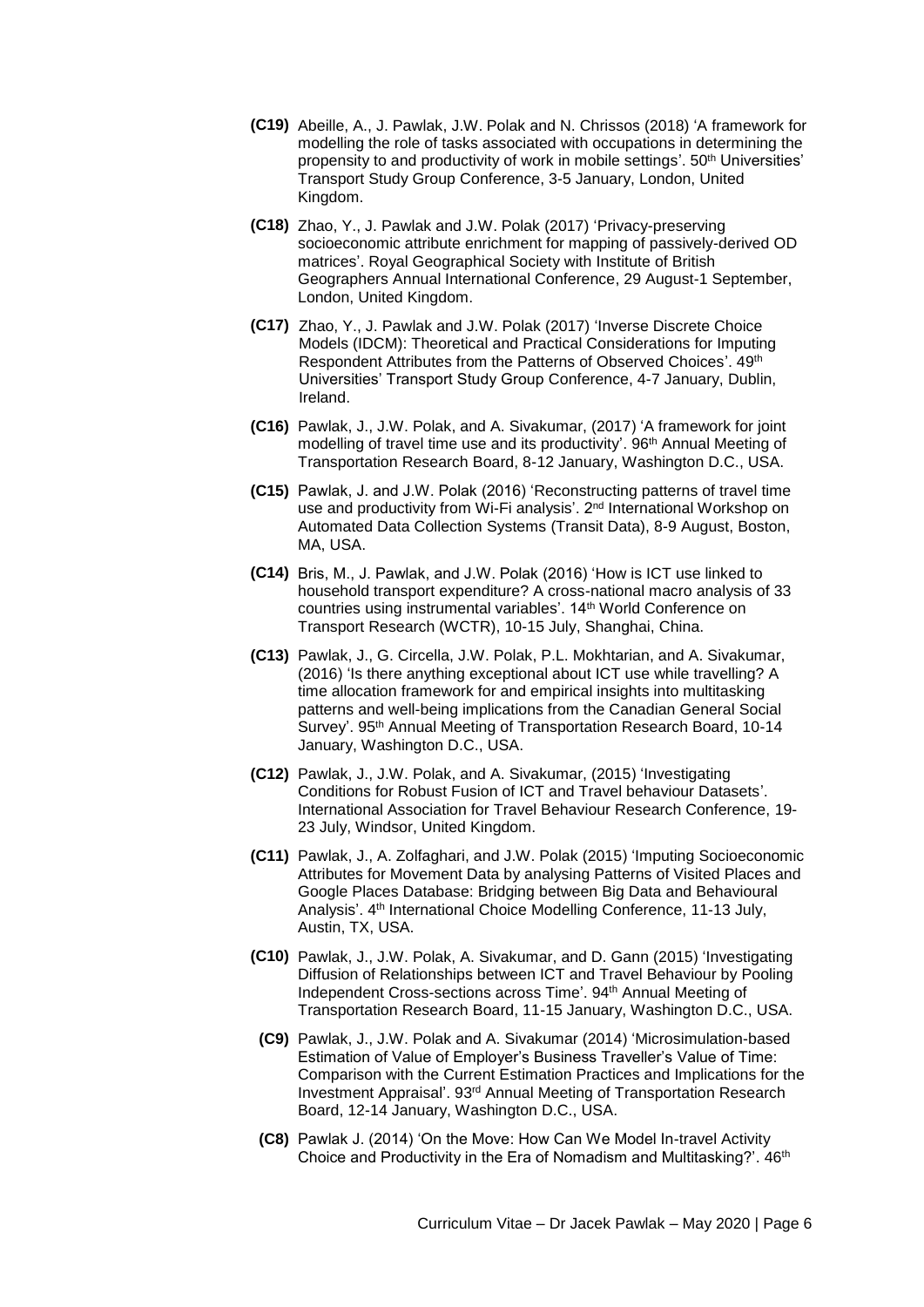Universities' Transport Study Group Conference, 6-8 January, Newcastle, United Kingdom.

- **(C7)** Pawlak, J., J.W. Polak and A. Sivakumar (2013) 'Making Productive Use of the Wasted: A Behavioural Model of Activity Choice for Business Travel and Implications of ICT Use for In-travel Productivity'. 3<sup>rd</sup> International Choice Modelling Conference, 3-5 July, Sydney, Australia.
- **(C6)** Pawlak J., A. Sivakumar and J.W. Polak (2013) 'An Imputation Approach to the Fusion of Travel Diary and Lifestyle Data: Application to the Analysis of the Interaction of ICT and Physical Mobility', New Technologies and Techniques for Statistics (NTTS) 2013 Conference, 6-8 March, Brussels, Belgium.
- **(C5)** Pawlak J., A. Sivakumar and J.W. Polak (2012) 'Digital Lifestyle, Physical Mobility and Value of Time in the Age of Nomadism and Polychronicity'. European Transport Conference, 8-10 October, Glasgow, United Kingdom.
- **(C4)** Pawlak, J., A. Sivakumar, and J.W. Polak and (2012) 'Digital Behaviour and Physical Mobility: A Cross-country Structural Equation Approach'. International Association for Travel Behaviour Research Conference, 15- 19 July, Toronto, Canada.
- **(C3)** Pawlak, J., A. Sivakumar, and J.W. Polak and (2012) 'Tele-activities and Time Use Research: Implications of the Rapid Development of ICT from the Perspective of Time-specific Analysis of Household Activities'. 3rd Time Use Observatory Workshop, 21-23 March 2012, Santiago de Chile, Chile
- **(C2)** Pawlak, J., J.W. Polak and A. Sivakumar (2011) 'The Consequences of the Productive Use of Travel Time: Revisiting the Goods-Leisure Tradeoff in the Ear of Pervasive ICT'. 2<sup>nd</sup> International Choice Modelling Conference 4-6 July, Leeds, United Kingdom.
- **(C1)** Pawlak, J. and J.W. Polak (2010) 'Time Allocation and Valuation of Travel Time Savings in the Presence of Simultaneous Activities'. European Transport Conference, 11-13 October, Glasgow, United Kingdom.
- **Theses (T3)** Pawlak, J. (2014) 'Modelling the Relationships between Information and Communication Technologies and Travel Behaviour'. PhD Thesis. Centre for Transport Studies, Department of Civil and Environmental Engineering, Imperial College London. Supervisors: Prof. John W. Polak; Prof. David Gann, Dr. Aruna Sivakumar.
	- **(T2)** Pawlak, J. (2010) 'Time Sharing Activities: A Discrete Choice Modelling Framework For Travel Time Activities'. MSc Thesis. Centre for Transport Studies, Department of Civil and Environmental Engineering, Imperial College London. Supervisor: Prof. John W. Polak.
	- **(T1)** Pawlak, J. (2009) 'Can Introduction of a Suburban Train Scheme Reduce the Traffic Congestion? A Case Study of the Metropolitan Area of Poznan, Poland'. BSc (Econ) Dissertation. Department of Geography, University College London. Supervisor: Dr. Martin Sokol.

**Projects: Projects: Projection** 

**Awarded (A6) LandscapeFIRST: Assessment of Business Models' Feasibility for Local Authority Environmental Data** – as Intersection Analytics in collaboration with Fasteroute Ltd. and Strategy as Ecology Ltd. Funding: Buckinghamshire County Council and Buckinghamshire and Milton Keynes LEP. January 2018-December 2019. £ 25,000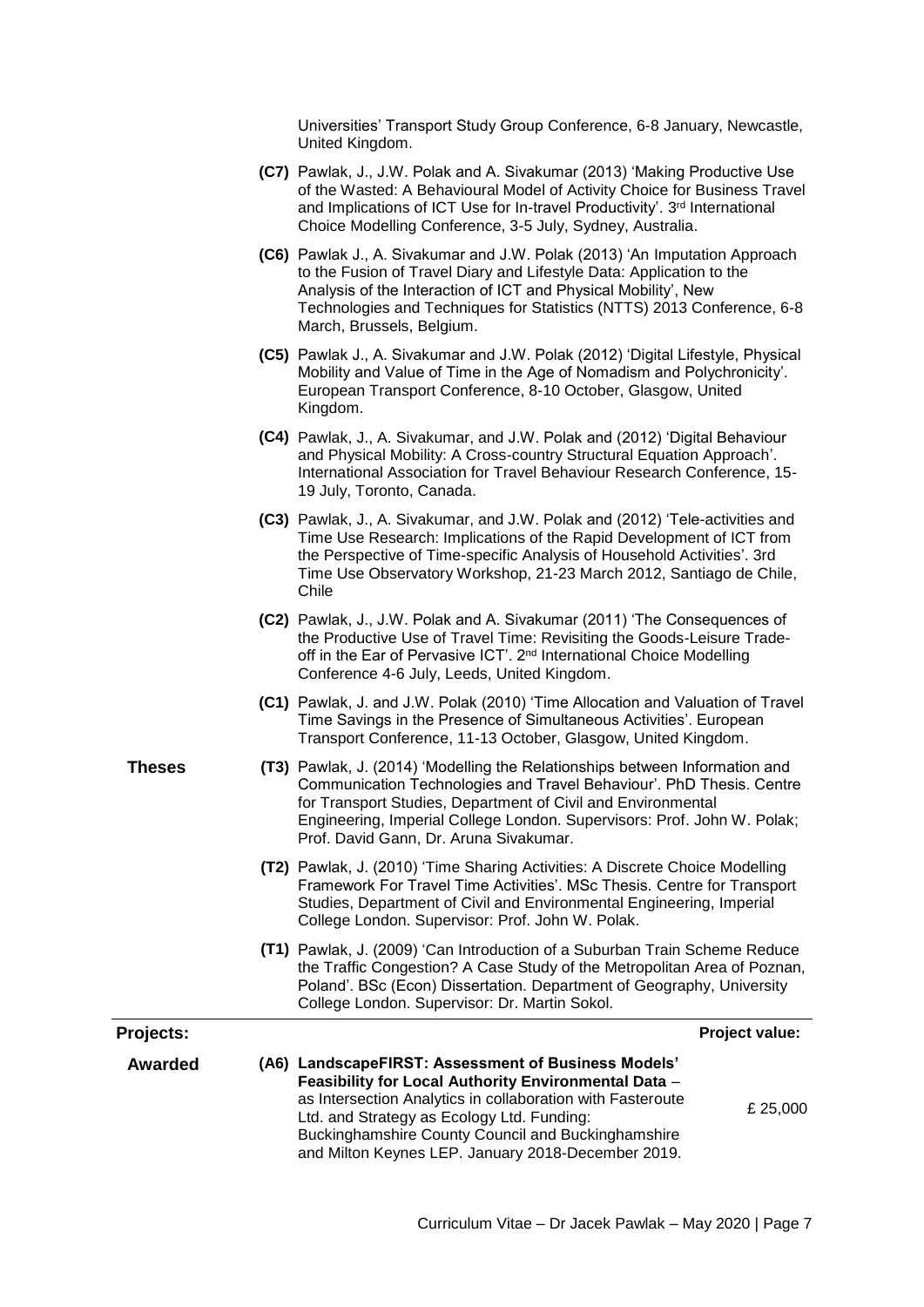|                      | (A5) Data Driven Business Models in Smart City Contexts<br>- as Imperial College London, Industrial CASE award led<br>by Imperial College Business School, Funding: The<br>London Interdisciplinary Social Science Doctoral<br>Training Partnership, Economic and Social Science<br>Research Council, Cisco CREATE, United Kingdom,<br>October 2018.                                                                                                           | £117,138                  |
|----------------------|----------------------------------------------------------------------------------------------------------------------------------------------------------------------------------------------------------------------------------------------------------------------------------------------------------------------------------------------------------------------------------------------------------------------------------------------------------------|---------------------------|
|                      | (A4) ITINERANT: An interdisciplinary framework for<br>disaggregate assessment of productivity and well-<br>being impacts of digital technologies on knowledge<br>workers in non-traditional settings - as Imperial<br>College London, Industrial CASE award, Funding: The<br>London Interdisciplinary Social Science Doctoral<br>Training Partnership, Economic and Social Science<br>Research Council, Cisco CREATE, United Kingdom,<br>October 2017-present; | £117,138                  |
|                      | (A3) On-board connectivity: A disaggregate framework<br>for activity-based demand forecasting and<br>sensitivity analysis - as Intersection Analytics Ltd. &<br>Imperial College London, Funding: Cisco Country<br>Digitization Acceleration, United Kingdom, April 2017-<br>present;                                                                                                                                                                          | £37,500                   |
|                      | (A2) Superfast Wi-Fi In-carriage for Future Travel (Project<br><b>SWIFT)</b> – as Intersection Analytics Ltd. in collaboration<br>with Cisco CREATE (other partners: Level 3, CGI,<br>Wittos, ScotRail), Funding: Innovate UK, RSSB, United<br>Kingdom, February 2016-present;                                                                                                                                                                                 | £1,969,375                |
|                      | (A1) Relationships between Information and<br><b>Communication Technologies and Physical Mobility</b><br>- as Imperial College London. Funding: Institute for<br>Mobility Research (ifmo), BMW Group, Germany, 2013-<br>2015.                                                                                                                                                                                                                                  | £57,065<br>$(\in 65,000)$ |
|                      |                                                                                                                                                                                                                                                                                                                                                                                                                                                                |                           |
|                      | Total awarded:                                                                                                                                                                                                                                                                                                                                                                                                                                                 | £2,298,216                |
|                      | including awards at Imperial College:                                                                                                                                                                                                                                                                                                                                                                                                                          | £336,341                  |
| <b>Participation</b> | (P11) Integrated Development of Low-Carbon Energy<br>Systems (IDLES): A Whole-System Paradigm for<br><b>Creating a National Strategy - Imperial College</b><br>London. Funding: Engineering and Physical Sciences<br>Research Council, United Kingdom, January 2019-<br>ongoing;                                                                                                                                                                               | £7,047,665                |
|                      | (P10) Airport Capacity Consequences Leveraging Aviation<br><b>Integrated Modelling (ACCLAIM) - Imperial College</b><br>London. Funding: Engineering and Physical Sciences<br>Research Council United Kingdom, January 2019-<br>December 2019;                                                                                                                                                                                                                  | £613,965                  |
|                      | (P9) Real-world Energy Flexibility through Electric<br>Vehicle Energy Trading (E-FLEX) - in collaboration<br>with Cisco & Imperial College London (other partners:<br>Nuvve, Transport for London, Greater London Authority,<br>Cenex, E-Car Club), Funding: Innovate UK, United<br>Kingdom, September 2018-present;                                                                                                                                           | £5,291,534                |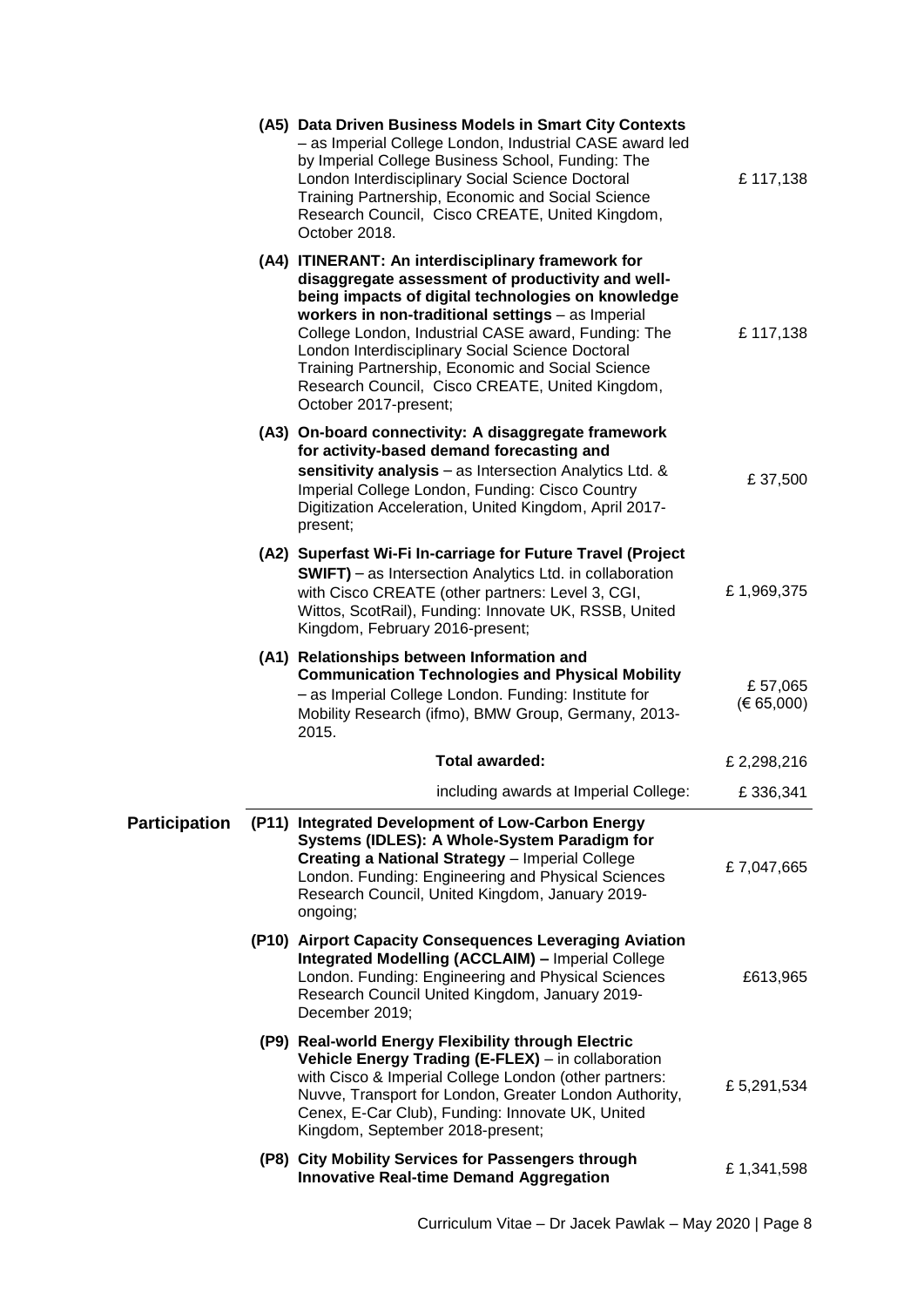|                 |                                                                                                                                                                                                                                                                                                                                                                                                                                                                                  | (CitySPIRE) - in collaboration with Cisco CREATE<br>(other partners: Purple Location Sciences, Transport for<br>Greater Manchester, Sustainable Environment<br>(Movement Strategies), Funding: Innovate UK, United<br>Kingdom, June 2017-April 2018;                                                  |             |
|-----------------|----------------------------------------------------------------------------------------------------------------------------------------------------------------------------------------------------------------------------------------------------------------------------------------------------------------------------------------------------------------------------------------------------------------------------------------------------------------------------------|-------------------------------------------------------------------------------------------------------------------------------------------------------------------------------------------------------------------------------------------------------------------------------------------------------|-------------|
|                 |                                                                                                                                                                                                                                                                                                                                                                                                                                                                                  | (P7) Cityverve: Internet of Things City Demonstrator - in<br>collaboration with Cisco CREATE and Manchester City<br>Council. Funding: Innovate UK, United Kingdom, July<br>2016-June 2018;                                                                                                            | £14,998,440 |
|                 |                                                                                                                                                                                                                                                                                                                                                                                                                                                                                  | (P6) Secure Sensor Use in Real-world Environments<br>(aSSURE) - in collaboration with Cisco CREATE (other<br>partners: Asset Mapping, Johnson Controls Building<br>Efficiency UK). Funding: Innovate UK, United Kingdom,<br>March 2016-May 2017;                                                      | £749,389    |
|                 |                                                                                                                                                                                                                                                                                                                                                                                                                                                                                  | (P5) Contingency Operations for Strategic Infrastructure<br>and the Vulnerable (CONSERVE) - in collaboration<br>with Cisco CREATE (other partners: Selex ES, Bronze<br>Software Labs, University of Strathclyde, Scottish<br>Water). Funding: Innovate UK, United Kingdom, January<br>2016-June 2017; | £678,936    |
|                 |                                                                                                                                                                                                                                                                                                                                                                                                                                                                                  | (P4) Digital City Exchange - Imperial College London.<br>Funding: Engineering and Physical Sciences Research<br>Council United Kingdom, September 2014-2017;                                                                                                                                          | £5,930,480  |
|                 |                                                                                                                                                                                                                                                                                                                                                                                                                                                                                  | (P3) High Street Online Networked Environment (StONE)<br>- in collaboration with Cisco CREATE and KILTR Ltd.,<br>total project value: 100,000 GBP. Funding: Technology<br>Strategy Board, United Kingdom, 2014;                                                                                       | £100,000    |
|                 |                                                                                                                                                                                                                                                                                                                                                                                                                                                                                  | (P2) Stations as a Service (StaaS) – in collaboration with<br>Cisco CREATE and Prof. John Polak (other partners:<br>Cisco, Abellio, Telent, Bronze Labs). Funding:<br>Technology Strategy Board, United Kingdom, March<br>2014-2016;                                                                  | £1,932,467  |
|                 |                                                                                                                                                                                                                                                                                                                                                                                                                                                                                  | (P1) FoE Lifestyle Management Services - cross-<br>departmental collaboration at Imperial College London.<br>Funding: Faculty of Engineering, Imperial College<br>London, United Kingdom, 2011;                                                                                                       | £10,000     |
| <b>Skills:</b>  |                                                                                                                                                                                                                                                                                                                                                                                                                                                                                  |                                                                                                                                                                                                                                                                                                       |             |
| <b>Software</b> | • Scripting/Coding Languages: R, Python, Ox, Maple, elements of C & C++;<br>. High Performance Computing: PBS;<br>· Physical Computing: Arduino;<br>• Survey design and collection: Qualtrics, Typeform, SurveyMonkey<br>• Statistical Packages: SPSS, MiniTab;<br>· Discrete Choice Modelling: BIOGEME;<br>• Structural Equations Modelling: LISREL, lavaan (R);<br>• Google API: Maps, Distance Matrix, Places;<br>· OmniTrans; Protege (basic); SUMO;<br>• MS Office package. |                                                                                                                                                                                                                                                                                                       |             |
| Languages       |                                                                                                                                                                                                                                                                                                                                                                                                                                                                                  | · Polish native;<br>• English proficient;<br>· German intermediate.                                                                                                                                                                                                                                   |             |